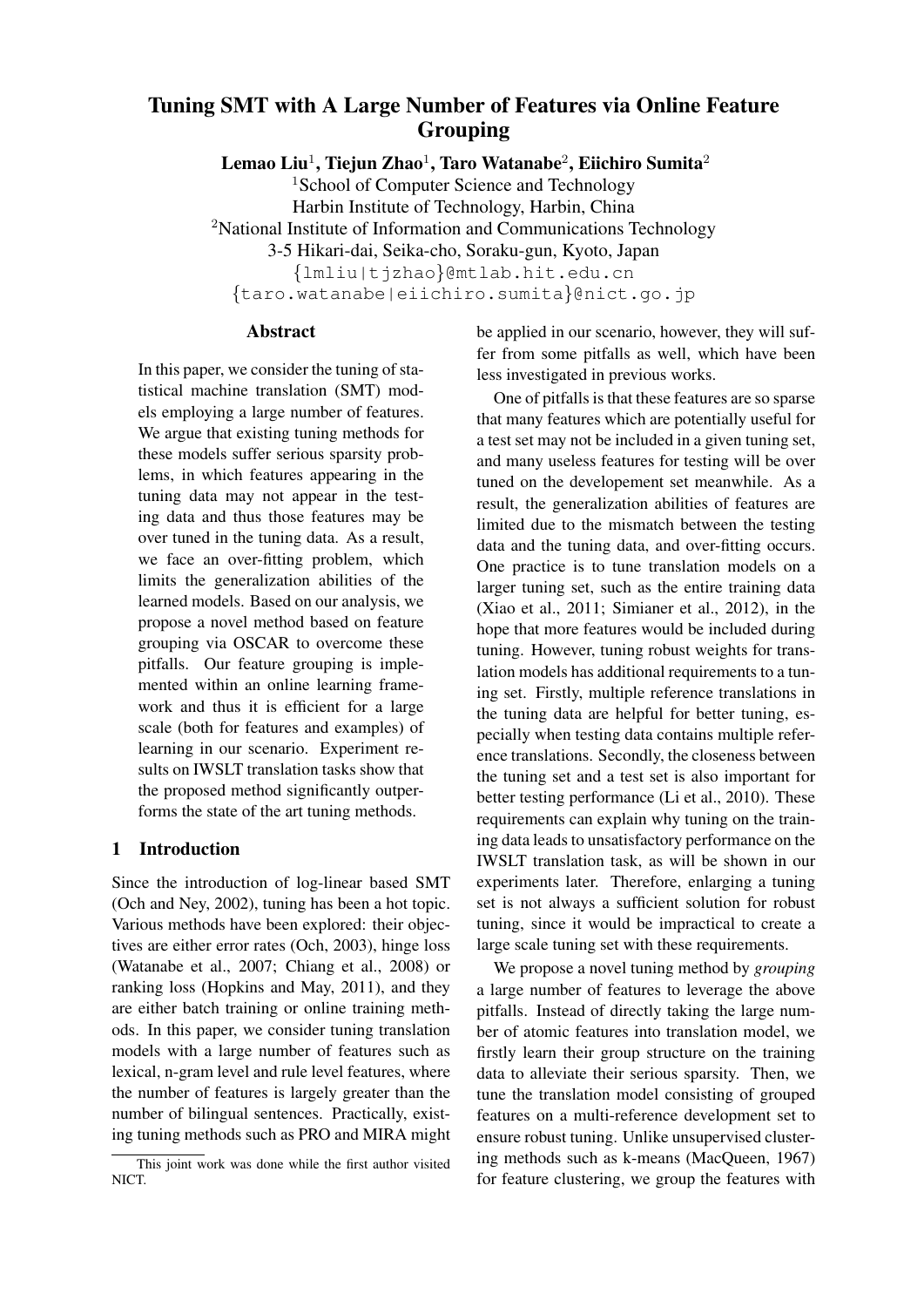the OSCAR (Octagonal Shrinkage and Clustering Algorithm for Regression) method (Bondell and Reich, 2008), which directly relates the objective of feature grouping to translation evaluation metrics such as BLEU (Papineni et al., 2002) and thus grouped features are optimized with respect to BLEU. Due to the large number of features and large number of training examples, efficient grouping is not simple. We apply the online gradient projection method under the FOBOS (forwardbackward splitting) framework (Duchi and Singer, 2009) to accelerate feature grouping.

We employ a large number of features by treating each translation rule in a synchronous-CFG as a single feature. Experiments on IWSLT Chineseto-English translation tasks show that, with the help of grouping these features, our method can overcome the above pitfalls and thus achieves significant improvements.

#### 2 Tuning Method

We propose a novel tuning method for translation models with a large number of features, which incorporates feature grouping. Our assumption is that although a feature which is useful for a test set does not appear in the tuning set, another similar feature may exist. Therefore, grouping similar features can alleviate sparsity in this way. The proposed tuning method consists of two steps: first, it tries to learn a group structure for atomic features; second, it treats each feature group as a single feature and tunes the translation model on a given tuning set using off-the-shelf toolkits such as PRO. In the first step, we learn a group structure of atomic features in the large training data for better coverage. In the second step, we tune a translation model with the grouped features on a given development set with multiple references to ensure the robust tuning.

Before describing our tuning algorithm, we present notations for the rest of this paper. Suppose  $\mathcal H$  is a feature set consisting of atomic features  $\{h_1, h_2, \cdots, h_d\}$  or their index set  $\{1, 2, \dots, d\}$  for simplicity;  $H =$  $\langle h_1, h_2, \cdots, h_d \rangle$  is a d-dimensional feature vector function with respect to  $\mathcal{H}$ , and W is its weight vector with each component  $W_i$  and dimension  $d; \mathcal{G} = \{g_1, g_2, \ldots, g_M\}$  is a group of  $\mathcal{H}$ , where each element  $g_i$  is a power set of  $\mathcal H$ . Similarly,  $G = \langle g_1, g_2, \cdots, g_M \rangle$  is an M-dimensional feature vector function with respect to  $\mathscr G$  and  $W^{\mathscr G}$  is

its weight with with each component  $W_i^{\mathscr{G}}$ . In this paper, we consider the disjoint  $\mathscr{G}$ , i.e.  $g_i \cap g_j = \emptyset$ if  $i \neq j$ . Further, suppose  $\Delta(W)$  is a set of the index i such that  $W_i \neq 0$ , and  $|\cdot|$  is either the number of elements in a set S or the absolute value of a real number  $x$ .

| <b>Algorithm 1 Tuning Algorithm</b>               |  |
|---------------------------------------------------|--|
| <b>Input:</b> training data, dev, $W^{ini}$ , $T$ |  |

- 1: Initialize  $W^1 = W^{ini}$
- 2: for all i such that  $1 \le i \le T$  do
- 3: Decode on training data with  $W<sup>i</sup>$  to obtain a k-best-list and merge k-best-lists
- 4: Update the group set  $\mathscr G$  based on the merged k-best-list  $\triangleright$  Call Algorithm 2
- 5: Tune the translation model with  $\mathscr G$  as the feature set on dev with PRO to update  $W^{\mathscr{G}}$
- 6: Unpack  $W^{\mathscr{G}}$  to  $W^{i+1}$
- 7: end for 8:  $W = W^{T+1}$
- 

Output: W

Algorithm 1 describes our two-step tuning procedure for a translation model with  $\mathcal{H}$  as its feature set. It inputs a training data set, a development set, initial weight  $W^1$  with respect to  $\mathcal{H}$ , and maximal iterations  $T$ ; and outputs a weight  $W$ . It initializes with  $W<sup>1</sup>$  in line 1; from line 2 to line 7, it iteratively obtains a k-best-list by decoding with  $W^i$ , updates the group set  $\mathscr G$ , tunes the translation weight  $W^{\mathscr{G}}$  based on  $\mathscr{G}$ , and unpacks the  $W^{\mathscr{G}}$  to obtain  $W^{i+1}$ . At the end, it returns the final weight  $W$ . In particular, the k-best-list is obtained using  $H$  as a feature vector with its weight vector W derived from grouped weights  $W^{\mathscr{G}}$  through unpacking: if  $h_j \in g_k$ , then  $W_j = W_k^{\mathscr{G}}$ . The grouping algorithm in line 3 will be introduced in the next section.

In this paper, we use a hierarchical phrase based translation model, which consists of 8 default features: translation probabilities, lexical translation probabilities, word penalty, glue rule penalty, synchronous rule penalty and language model. In addition, we also employ a large number rule identify ( id ) features: each rule itself is a feature, and if a translation contains a rule for  $x$  times, then the value of this rule id feature is x. In line 4 we group these id features and impose that each default feature itself is a group.

#### 3 Online Feature grouping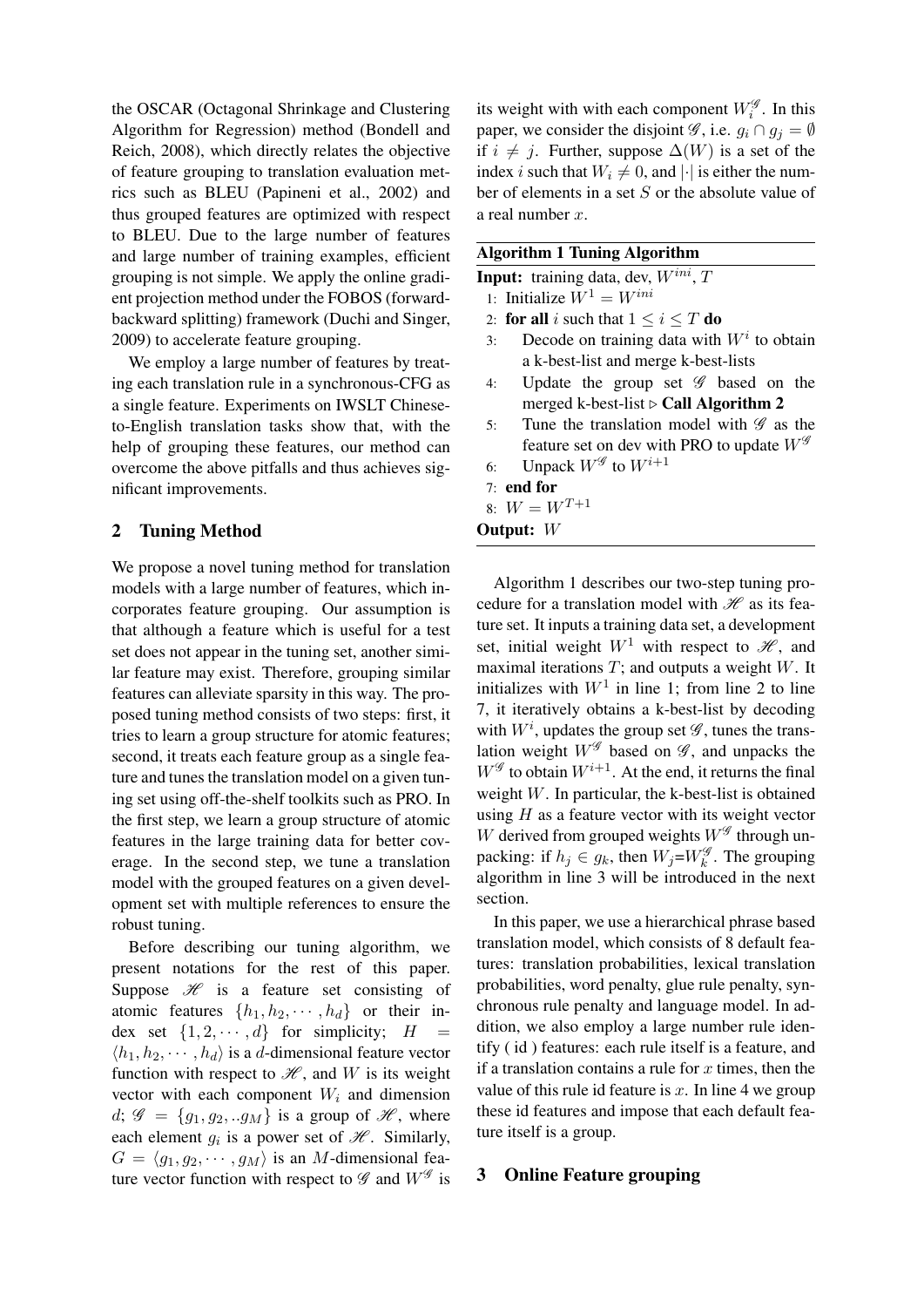## Algorithm 2 Feature Grouping Algorithm

**Input:**  $\lambda_1, \lambda_2$ , k-best-list,  $W^1$ , n

- 1: Collect a set of tuples  $\{\langle f, e', e^* \rangle\}$  from kbest-list
- 2: for all i such that  $1 \le t \le n$  do
- 3: Randomly select  $\langle f, e', e^* \rangle$  from the tuple set
- 4:  $W^{t+1/2} = W^t + \nabla_W \delta(f, e', e^*, W^t)/t$
- 5: Minimize  $Q(W; 2W^{t+1/2}, t+1, \lambda_1, \lambda_2)$  to obtain  $(W^{t+1}, \mathscr{G})$

 $\triangleright$  Group optimization

6: end for Output:  $\mathscr G$ 

Suppose  $f$  is a sentence in a development set,  $C$  is a set of translations for  $f$ , and  $r$  is a set of reference translations for  $f$ . Following PRO, we define ranking loss function as follows:

$$
L(W) = \frac{1}{N} \sum_{f} \sum_{e^*, e'} \delta(f, e', e^*, W), \quad (1)
$$

with

$$
\delta(f, e', e^*, W) = \max_{W} \left\{ \left( H(f, e') - H(f, e^*) \right) \cdot W + 1, 0 \right\},\
$$

where  $e', e^* \in C$  such that  $BLEU(e^*, r)$  >  $BLEU(e', r)$ , and N is the number of all tuples  $\langle e^*, e', f \rangle.$ 

To achieve group structure and avoid the sparsity in  $H$ , we apply the OSCAR over the above loss function, and obtain the function:

$$
L(W) + \lambda_1 \sum_{i=1}^{d} |W_i| + \lambda_2 \sum_{1 \le i < j \le d} \max\{|W_i|, |W_j|\},\tag{2}
$$

where  $d$  is the dimension of feature vector  $H$  or its weight W,  $\lambda_1$  and  $\lambda_2$  are two hyperparameters for two regularizers taking positive value. Minimization of Eq.2 makes some components in W equal and thus achieves a feature grouping effect. In other words,  $W_i = W_j$  means that  $h_i$  and  $h_j$ lie in the same group, i.e.  $h_i, h_j \in g_k$  for some  $g_k \in \mathscr{D}(W)$ , where  $\mathscr{D}(W)$  denotes the group derived from  $W$  as follows. Given  $W$ , we first sort its components  $W_i$  to obtain a permutation  $\{i_k\}_{k=1}^d$  such that  $W_{i_1} \leq W_{i_2} \cdots \leq W_{i_d}$  with  $1 \leq i_k \leq d$ ; then we can easily obtain  $\mathscr{D}(W)$ after traversing  $\{W_{i_k}\}_{k=1}^d$ . For example,  $W =$ 

 $\langle 1, 3, 1, 3, 1 \rangle$ , then  $\mathscr{D}(W) = \{ \{1, 3, 5\}, \{2, 4\} \}.$ One advantage of OSCAR over unsupervised clustering methods (e.g. k-means) is that it relates the objective of grouping to an error metric, such as BLEU, and thus can achieve an optimal grouping towards BLEU.

Bondell and Reich (2008) firstly proposed two approaches for OSCAR. The first one casts the problem into a quadratic program (QP) consisting of  $O(d^2)$  variables and  $O(d^2)$  constraints. The second one tries to optimize a sequence of (potentially smaller) QP's with more constraints, which can be up to  $O(d!)$  in the worst case. Zhong and Kwok (2011) explored a much faster approach which is based on the accelerated gradient and projection method. Its complexity is reduced to  $O(d \log d)$ . Since the dimension d of H is large enough in our scenario where  $d$  is up to hundred of thousands, these existing optimization methods are inefficient to minimize Eq.2. Here, based on (Zhong and Kwok, 2011), we employ an online gradient projection algorithm under the FOBOS framework for faster learning. The framework of FOBOS is a type of online learning, in which it is theoretically guaranteed to solve such a problem as in Equation 2: the objectives consisting of two additive terms, in which one is non-smooth but convex and the other is smooth and convex<sup>1</sup>. FOBOS contains two steps: it first performs a gradient descent operator, and then updates weight by a proximity (or projection) operator.

Algorithm 2 describes the online training of feature grouping. It requires some inputs: two regularizer parameters  $\lambda_1$  and  $\lambda_2$ ; a k-best-list translations; an initial weight  $W<sup>1</sup>$ ; and a maximum iterations n. It firstly collects a set of tuples encoded with translation pairs from k-best-list following the strategy implemented in the PRO toolkit in line 1. It repeatedly updates weight  $W<sup>t</sup>$  and feature group  $\mathscr G$  from line 2 to line 6: it randomly samples a tuple  $\langle f, e', e^* \rangle$  from the collected tuple set in line 3, it performs a gradient descent operator in line 4 where  $\nabla_W \delta(f, e', e^*, W^t)$  denotes the subgradient of  $\delta(f, e', e^*, W^t)$  at current weight  $W^t$ , and it optimizes  $(W^{t+1}, \mathscr{G})$  by a proximity operator for group optimization in line 5. At last it returns the group result  $\mathscr{G}$ .

In particular, the subgradient of  $\delta(f, e', e^*, W^t)$ 

<sup>&</sup>lt;sup>1</sup>For Eq.2, the non-smooth but convex term is the entire of Eq.2, and the smooth and convex term can be considered as 0.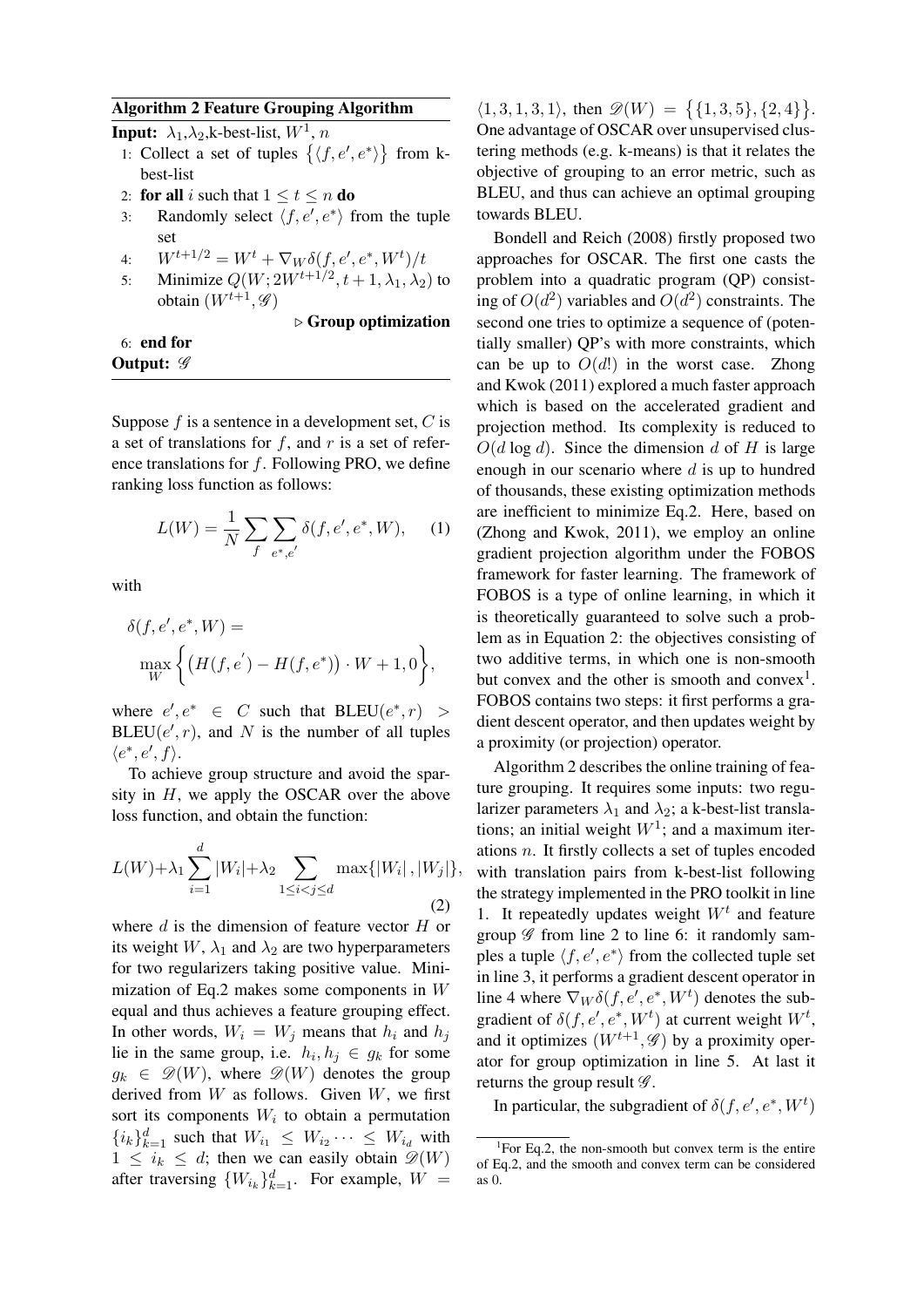in line 4 is defined via the following equation:

$$
\nabla_W \delta(f, e', e^*, W) =
$$
\n
$$
\begin{cases}\nH(f, e') - H(f, e^*), & \text{if } \delta(f, e', e^*, W) > 0; \\
0, & \text{else.} \n\end{cases}
$$

The main technique is the proximity operator for group optimization in line 5, which tries to minimize the function  $Q(\cdot; a, t, \lambda_1, \lambda_2)$  with  $a = 2 \times$  $(W^t + \nabla_W \delta(f, e', e^*, W^t)/t):$ 

$$
Q(W; a, t, \lambda_1, \lambda_2) = (W - a)^{\top} W +
$$

$$
\frac{2}{t} (\lambda_1 \sum_{i=1}^d |W_i| + \lambda_2 \sum_{1 \le i < j \le d} \max\{|W_i|, |W_j|\}).
$$
\n
$$
(3)
$$

In the next Section, we will present the details of this proximity for group optimization.

## 4 Group Optimization

To derive an efficient algorithm with large  $d$ for group optimization, we present the following lemma with its proof attached in appendix.

**Lemma 1.** In Eq.3, if  $a_k=0$ , then its minimal so*lution*  $\hat{W}$  *suffices to*  $\hat{W}_k = 0$ *.* 

Suppose  $W<sup>t</sup>$  is sparse, i.e. d is largely greater than the number of its non-zero components  $(|\Delta(W^t)|)$ , then  $W^{t+1/2}$  in line 4 is also sparse since  $H$  is sparse. The above Lemma states that the optimal solution  $W^{t+1}$  in line 5 of Algorithm 2 is also a sparse vector. Therefore, it is desirable to optimize the  $W^{t+1}$  in a low complexity independent on d. If so, we can easily see that if we set  $W^1$  as a sparse vector,  $W^t$  is sparse for all  $t > 1$ by a mathematical induction. Based on these analysis, the efficiency of proximity operator for group optimization only requires an assumption that its proximity step can be efficiently solved in a low complexity independent on a large d.

Let  $u = |\Delta(a)|$ , and p be a one-to-one map<sup>2</sup>  $p : \{1, \dots, u\} \rightarrow \{1, \dots, d\}, \text{ s.t. } |a_{p(1)}| \geq$  $|a_{p(2)}| \geq \cdots \geq |a_{p(u)}| > 0$ . Followed by Lemma 1, minimizing Eq.2 is equivalent to minimizing the following equation if we ignore the zero components in the optimal solutions of both equations:

$$
\bar{Q}(W; a, t, \lambda_1, \lambda_2) = \sum_{i'=1}^{u} W_{p(i')}^2 - \sum_{i'=1}^{u} a_{p(i')} W_{p(i')}
$$

$$
+ \sum_{i'=1}^{u} \frac{2(\lambda_1 + \lambda_2(d-u))}{t} |W_{p(i')}| + \frac{2\lambda_2}{t} \sum_{1 \le i' < j' \le u} \max\{|W_{p(i')}|, |W_{p(j')}|\}.
$$

The advantage of optimizing  $\overline{Q}(W; a, t, \lambda_1, \lambda_2)$ instead of  $Q(W; a, t, \lambda_1, \lambda_2)$  is that it explicitly reduces the size of active components in  $W$  into  $u$  rather than  $d$ , and thus it is more direct to expect a faster optimization algorithm. Further, Proposition 1 in (Zhong and Kwok, 2011) states that the minimal solution  $W$  of such an equation as  $\overline{Q}(W; a, t, \lambda_1, \lambda_2)$  suffices to the constraint  $|\hat{W}_{p(1)}| \geq \cdots \geq |\hat{W}_{p(u)}|$ . Therefore, minimizing  $Q(W; a, t, \lambda_1, \lambda_2)$  is also equivalent to optimizing the following constraint programming:

$$
\begin{aligned}\n\text{minimize} & \quad \bar{Q}(W; a, t, \lambda_1, \lambda_2) \\
\text{subject to} & \quad |W_{p(1)}| \geq \cdots \geq |W_{p(u)}|,\n\end{aligned}
$$

where  $\overline{Q}(W; a, t, \lambda_1, \lambda_2)$  defined on the constraint is rewritten as

$$
\bar{Q}(W; a, t, \lambda_1, \lambda_2) = \sum_{i'=1}^{u} W_{p(i')}^2 - \sum_{i'=1}^{u} a_{p(i')} W_{p(i')}
$$

$$
+ \sum_{i'=1}^{u} \frac{2(\lambda_1 + \lambda_2(d - i'))}{t} |W_{p(i')}|.
$$
 (4)

Now, we can implement line 5 in Algorithm 2 as summarized by Algorithm 3, after some modifications over the projection algorithm in (Zhong and Kwok, 2011). Algorithm 3 requires some variables  $\lambda_1, \lambda_2, a$  and t. Firstly, it sorts  $|a_i|$  for the indice in  $\Delta(a)$  to obtain the map p in line 1, and initializes  $\mathscr G$  as  $\{\{p(1)\}\}\$  in line 2. From line 3 to line 10, it goes into a merging loop where it repeatedly merges two group members to precalculate  $\mathscr{G}$ : for each  $i'$ , it iteratively merges the member g initialized as  $\{p(i')\}$  and the top member in the stack, updates  $g$  with the merged member, and substitutes the top member in the stack with  $q$ , if the v value (will be defined later) of  $q$ is greater than that of the top member. Then, it begins to calculate W initialized as 0 and  $\mathscr G$ . For each index i in each member g of  $\mathscr G$ , it assigns  $W_i$ 

<sup>&</sup>lt;sup>2</sup>For easier understanding,  $i'(j')$  denotes the index in  $\{1, \dots, u\}$ , while  $i(j)$  denotes the index in  $\{1, \dots, d\}$ .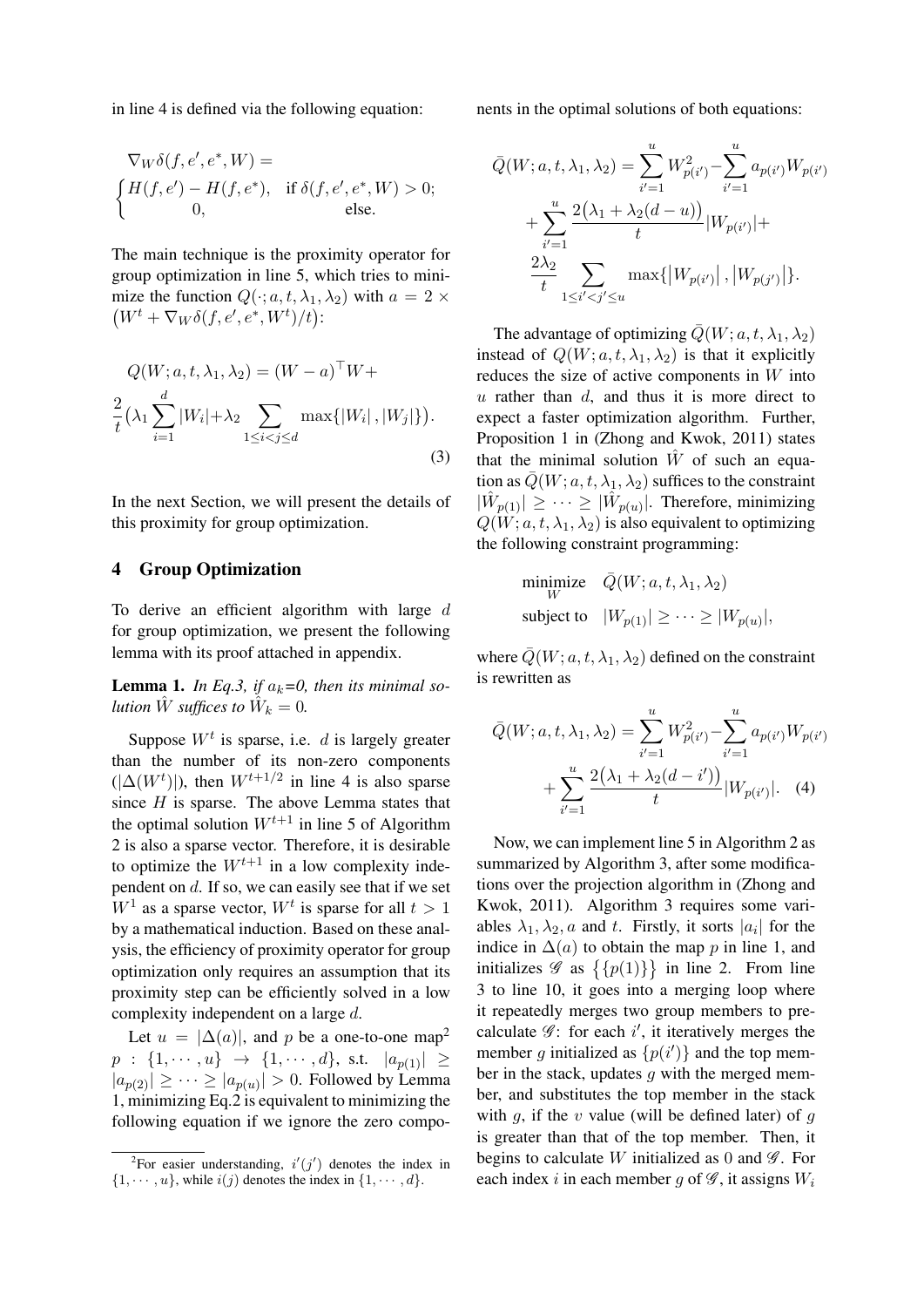#### Algorithm 3 Group Optimization

|                          | Input: $\lambda_1, \lambda_2, a, t$                                          |                                                                             |  |  |
|--------------------------|------------------------------------------------------------------------------|-----------------------------------------------------------------------------|--|--|
|                          |                                                                              | 1: Sort $\{ a_i  : i \in \Delta(a)\}\$ to obtain $p \triangleright$ See the |  |  |
|                          | definition of $\Delta$ in Section 2                                          |                                                                             |  |  |
|                          | 2: Initialize stack of group set $\mathscr{G} = \{ \{p(1)\} \}$              |                                                                             |  |  |
|                          | 3: for all i' such that $2 \le i' \le  \Delta(a) $ do                        |                                                                             |  |  |
| 4:                       | $q = \{p(i')\}$                                                              |                                                                             |  |  |
|                          | 5: while $\mathscr{G} \neq \emptyset$ and $v(g) \geq v(top(\mathscr{G}))$ do |                                                                             |  |  |
|                          | $g = g \cup top(\mathscr{G}) \triangleright$ <b>Merge</b> $g$<br>6:          |                                                                             |  |  |
|                          | Pop $top(\mathscr{G})$<br>7:                                                 |                                                                             |  |  |
|                          | 8: end while                                                                 |                                                                             |  |  |
|                          | Push g onto $\mathscr G$<br>9:                                               |                                                                             |  |  |
|                          | $10:$ end for                                                                | $\triangleright$ Pre-calculate $\mathscr G$                                 |  |  |
|                          | 11: $W = 0$                                                                  |                                                                             |  |  |
|                          | 12: for all $q \in \mathscr{G}$ do                                           |                                                                             |  |  |
|                          | 13: for all $i \in q$ do                                                     |                                                                             |  |  |
|                          | $W_i = sign(a_i) max(v(g), 0)$<br>14:                                        |                                                                             |  |  |
|                          | 15: end for                                                                  |                                                                             |  |  |
|                          | 16: end for                                                                  | $\triangleright$ Calculate $W$                                              |  |  |
|                          | 17: $\mathscr{G} = \mathscr{D}(W)$                                           | $\triangleright$ Calculate $\mathscr G$                                     |  |  |
| Output: $W, \mathscr{G}$ |                                                                              | $\triangleright$ <i>W</i> minimizes Eq.3                                    |  |  |
|                          |                                                                              |                                                                             |  |  |

according to the sign<sup>3</sup> of  $a_i$  and  $v(g)$  in line 14. In line 17 it calculates  $\mathscr{G} = \mathscr{D}(W)$  as discussed in Section 3. At last it returns the pair  $\langle W, \mathcal{G} \rangle$ .

In particular, the v value  $v(g)$  in line 5 is defined as

$$
v(g) = \frac{\sum_{i \in g} \left( |a_i| - 2(\lambda_1 + \lambda_2(d - p^*(i))) / t \right)}{2|g|}
$$

,

where  $p^*(i)$  denotes the inversion of p such that  $p(p^*(i)) = i$ . And  $v(g)$  can be intuitively interpreted as the group averaged sub-gradient of  $(\sum_{i'=1}^u W_{p(i')}^2 - \bar{Q}(W; a, t, \lambda_1, \lambda_2))/2$ . In addition, an intuitive explanation of merging loop is that the value of objective in Eq.4 will be decreased after each merging step in line 6.

In summary, if we use a sparse representation for vector  $a$  in Algorithm 3, then its complexity is  $O(|\Delta(a)| \log(|\Delta(a)|))$ , which is independent of d. Therefore, the whole tuning algorithm (Algorithm 1) with feature grouping is efficient even with a large value of d.

#### 5 Experiments

We conduct experiments on the IWSLT2008 Chinese-to-English translation tasks, whose training data consists of about 30K bilingual sentence pairs. Test sets 2003, 2004 and 2008 are used as the development set, development test (devtest) set and test set, respectively; and all of them contain 16 references. A 5-gram language model is trained on the training data with the SRILM toolkit, and word alignment is obtained with GIZA++. In our experiments, the translation performances are measured by the case-insensitive BLEU4 metric. The significance testing is performed by paired bootstrap re-sampling (Koehn, 2004).

We use an in-house developed hierarchical phrase-based translation (Chiang, 2005) as our baseline decoder, and we use the state of the art tuning methods MERT and PRO as our comparison methods<sup>4</sup>. Based on our in-house decoder, we implement three translation models with different feature sets: default features (default); default features plus rule id features (+id) ; and default features plus group features of rule id (+group). On the IWSLT training data, the number of rule id features is 500K, i.e.  $d = 500$ K, which is significantly greater than the number of bilingual sentences 30K. Our proposed tuning method is with the following setting by tuning on the dev-test set:  $\lambda_1 = 1e - 10$ ,  $\lambda_2 = 3e - 8$ , and  $T = 15$ ,  $n = 20 \times N$ , i.e. 20 passes over k-best-lists.

From Table 1, we can see that tuning the translation model on the development set is much better (improvements of 4.3 BLEU scores) than that on the training data under the default features setting. Its main reason, as presented in Section 1, may be that multiple references and closeness<sup>5</sup> of tuning sets are much helpful for translation tasks. Further, the id features do not achieve improvements and even decreases 0.9 BLEU scores when tuned on the development set, due to its serious sparsity. However, after grouping id features, the groups learned by our method can alleviate the feature sparsity and thus significantly obtain gains of 0.7 BLEU scores over default feature setting.

Further, we implement another tuning method<sup>6</sup> for comparison, i.e.  $L_1$  regularization method (Tsuruoka et al., 2009) based on the ranking loss  $L(W)$  defined in Eq.1. We tune the translation

 $3$ The reason is attributed to the Eq.5 in (Zhong and Kwok, 2011).

<sup>4</sup>Both of them are derived from the Moses toolkit: http://www.statmt.org/moses/.

<sup>&</sup>lt;sup>5</sup>If the tuning set and test set are close enough or identically distributed, it is possible to get gains by sparse discriminative features without using feature grouping(Chiang et al., 2009).

<sup>&</sup>lt;sup>6</sup>It is similar to dtrain implemented in the cdec toolkit: http://cdec-decoder.org/, except that it does not use the distributed learning framework.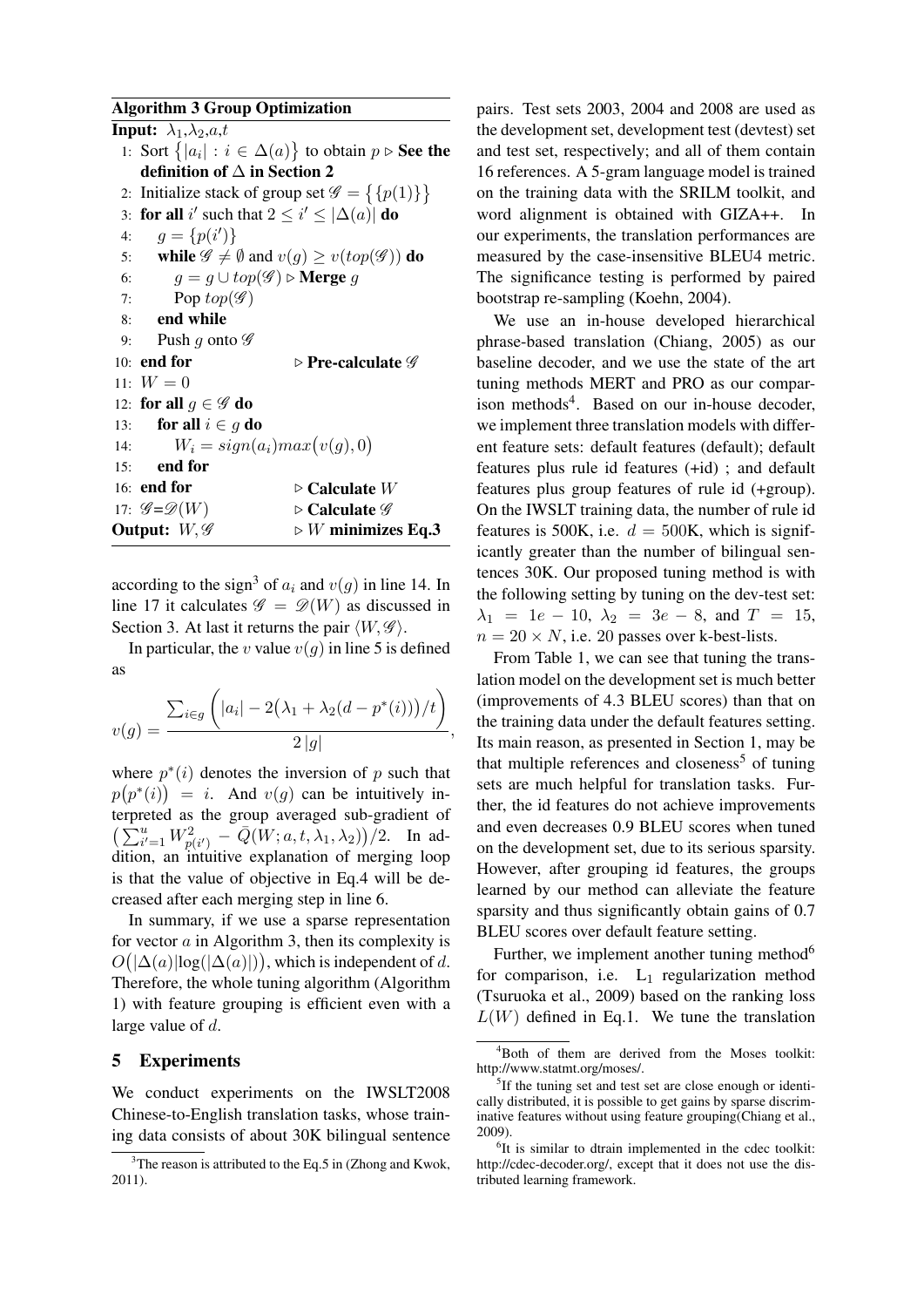| Methods      | Tuning set | Feature set    | # Features |        | BLEU4   |      | <b>Runtimes</b> |
|--------------|------------|----------------|------------|--------|---------|------|-----------------|
|              |            |                | Active     | Reused | devtest | test |                 |
| <b>MERT</b>  | dev        | default        | 8          | 8      | 45.7    | 40.6 | 15              |
| <b>PRO</b>   | dev        | default        | 8          | 8      | 46.3    | 41.1 | 34              |
| <b>PRO</b>   | train      | default        | 8          | 8      | 42.8    | 36.8 | 834             |
| <b>PRO</b>   | dev        | $+id$          | 11081      | 4534   | 45.5    | 40.2 | 47              |
| $L_1$        | train      | $+i\mathrm{d}$ | 584        | 71     | 42.7    | 36.9 | 975             |
| $L_1$        | dev        | $+i\mathrm{d}$ | 443        | 248    | 46.2    | 41.0 | 39              |
| <b>OSCAR</b> |            | +group         | 503        | 425    | 46.9    | 41.8 | 1256            |

Table 1: BLEU scores on the test set and tuning runtimes (minutes) for the different tuning methods with different settings. Tuning sets dev and train denote the development and training data sets, respectively. "Active" denotes the number of active features for all methods except OSCAR or active grouped features for OSCAR; and "Reused" denotes the number of active (or grouped) features which also appear during 1000-best decoding on the test set. Boldface BLEU means our method OSCAR is significantly better than other methods with  $p < 0.05$ .

model with the +id feature setting on both the development set and training data set, respectively, and their hyperameters are tuned on the dev-test set. As depicted in Table 1, our method significantly outperforms the  $L_1$  method.

In addition, Table 1 presents the number of both active and reused features for each method on different settings. We can see that the active features (503 grouped features) in OSCAR method are much less than those (11081 features) in PRO with +id setting, which means that OSCAR has lower model complexity. Further, most (84.5%) of active features tuned on dev set are be used during testing for OSCAR, which means that OSCAR is more efficient to address feature sparsity problem compared with both  $L_1$  and PRO.

At last, Table 1 also shows the runtimes for each tuning method. Tuning on training data is much inefficient compared with tuning on dev set, since it requires repeatedly decoding on a much larger dataset. Furthermore, the efficiency of our OS-CAR method is comparable to that of tuning on training data. Anyway, distributed training is a reasonable approach to improve the efficiency of OSCAR, as suggested by Simianer et al. (2012).

#### 6 Conclusion and Future Work

This paper proposes a novel training method for a translation model with a large number of features, which is the main contribution of this paper. This method is based on automatic feature grouping, which is implemented within an online learning method and thus is efficient for large scale training in SMT. The other contribution is that we successfuly extend OSCAR to a large scale of learning setting. In future work, we will investigate distributed learning for OSCAR and then testify it on larger scale training data.

## Acknowledgments

We would like to thank our colleagues in both HIT and NICT for insightful discussions, and three anonymous reviewers for many invaluable comments and suggestions to improve our paper. This work is supported by National Natural Science Foundation of China (61173073, 61100093, 61073130, 61272384), and the Key Project of the National High Technology Research and Development Program of China (2011AA01A207).

#### **References**

- H. D. Bondell and B. J. Reich. 2008. Simultaneous regression shrinkage, variable selection, and supervised clustering of predictors with oscar. *Biometrics*, 64(1):115–123.
- David Chiang, Yuval Marton, and Philip Resnik. 2008. Online large-margin training of syntactic and structural translation features. In *Proc. of EMNLP*. ACL.
- David Chiang, Kevin Knight, and Wei Wang. 2009. 11,001 new features for statistical machine translation. In *NAACL*, NAACL '09, pages 218–226.
- David Chiang. 2005. A hierarchical phrase-based model for statistical machine translation. In *ACL*, ACL '05, pages 263–270.
- John Duchi and Yoram Singer. 2009. Efficient online and batch learning using forward backward splitting. *J. Mach. Learn. Res.*, 10:2899–2934, December.